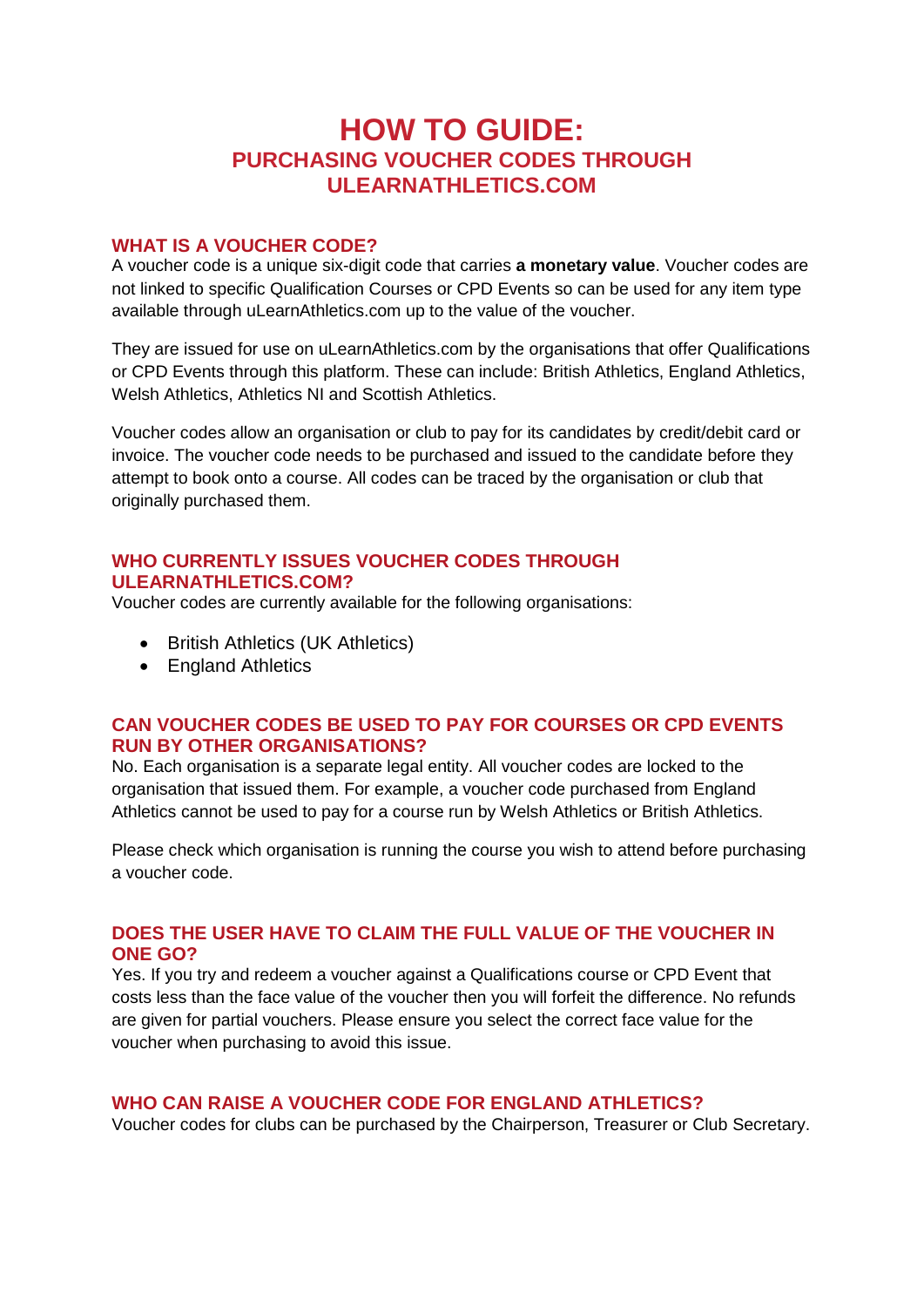If you are from an organisation, such as a local authority or CSP, England Athletics will need to set you up a profile on the National Athletics Database. Please complete the Voucher Access Request form, downloadable from [here](http://www.ulearnathletics.com/site/page?id=help#vouchers) and send to [enquiries@englandathletics.org.](mailto:enquiries@englandathletics.org)

Once the organisation has been set up on the database, England Athletics will notify you.

**If a club or organisation wishes for someone else to be added to the list of individuals who can purchase vouchers on their behalf they need to phone England Athletics to discuss this.**

## **BEFORE YOU BEGIN**

Please gather the following pieces of information before you start the voucher purchasing process.

# **Username & Password**

The person raising the voucher code will need to know their Unique Registration Number (URN) and password for [www.ulearnathletics.com.](http://www.ulearnathletics.com/) Details of how to find your username and password are listed in the Appendix at the bottom of this document.

#### **Cost of the Qualification or CPD Event you wish to book**

Please ensure you know the cost of the Qualification Course or CPD Event that you wish to cover by purchasing a voucher.

Please note that some Qualification Courses offer discounted pricing for candidates who belong to clubs affiliated to their organisation. If this discount applies to your candidate you will need to purchase a voucher for this discounted value if you wish to benefit for this saving.

# **Organisation running the Qualification course or CPD Event you wish to pay for with the voucher**

Different Qualification courses and CPD Events are run by different organisations. Examples of these organisations include British Athletics, England Athletics, Athletics NI, Welsh Athletics and Scottish Athletics.

Please ensure you know which organisation is running the Qualification course or CPD Event you wish to book. To identify the organisation running a Qualification course or CPD Event look at the Banner at the top of the details page. This includes the phone number you will need to call if you have any problems.



*Note the example above shows British Athletics but your course could be run by England Athletics, Welsh Athletics, Athletics NI, Scottish Athletics etc.*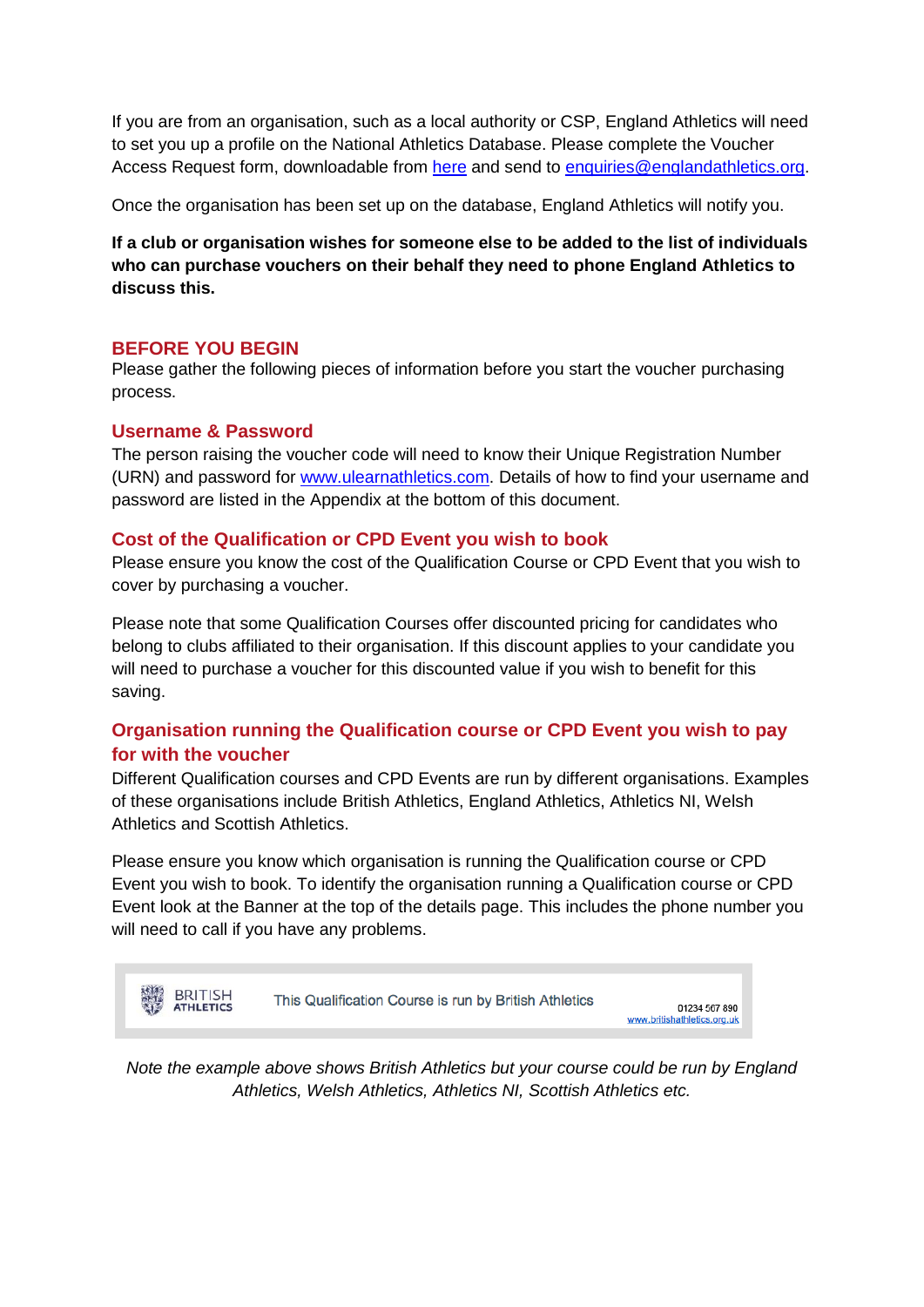#### **STEP 1: LOGGING IN TO THE SYSTEM**

• Please go to [www.ulearnathletics.com](http://www.ulearnathletics.com/) and click on VOUCHERS from the menu.



 At the login screen enter your username and password and click LOGIN (red button).

| <b>LOGIN</b>                                                    |                           |                           |              |
|-----------------------------------------------------------------|---------------------------|---------------------------|--------------|
| Please fill out the following form with your login credentials: |                           |                           |              |
| Fields with * are required.<br>URN <sup>*</sup>                 |                           |                           |              |
| Password <sup>*</sup>                                           |                           |                           |              |
|                                                                 | <b>FORGOTTEN USERNAME</b> | <b>FORGOTTEN PASSWORD</b> | <b>LOGIN</b> |

*If you do not know your username and/or password please see the Appendix at the end of this document.*

# **STEP 2: SELECT AN ORGANISATION TO PAY**

• Once logged in you will be directed to the page below. Click on purchase voucher highlighted in red.

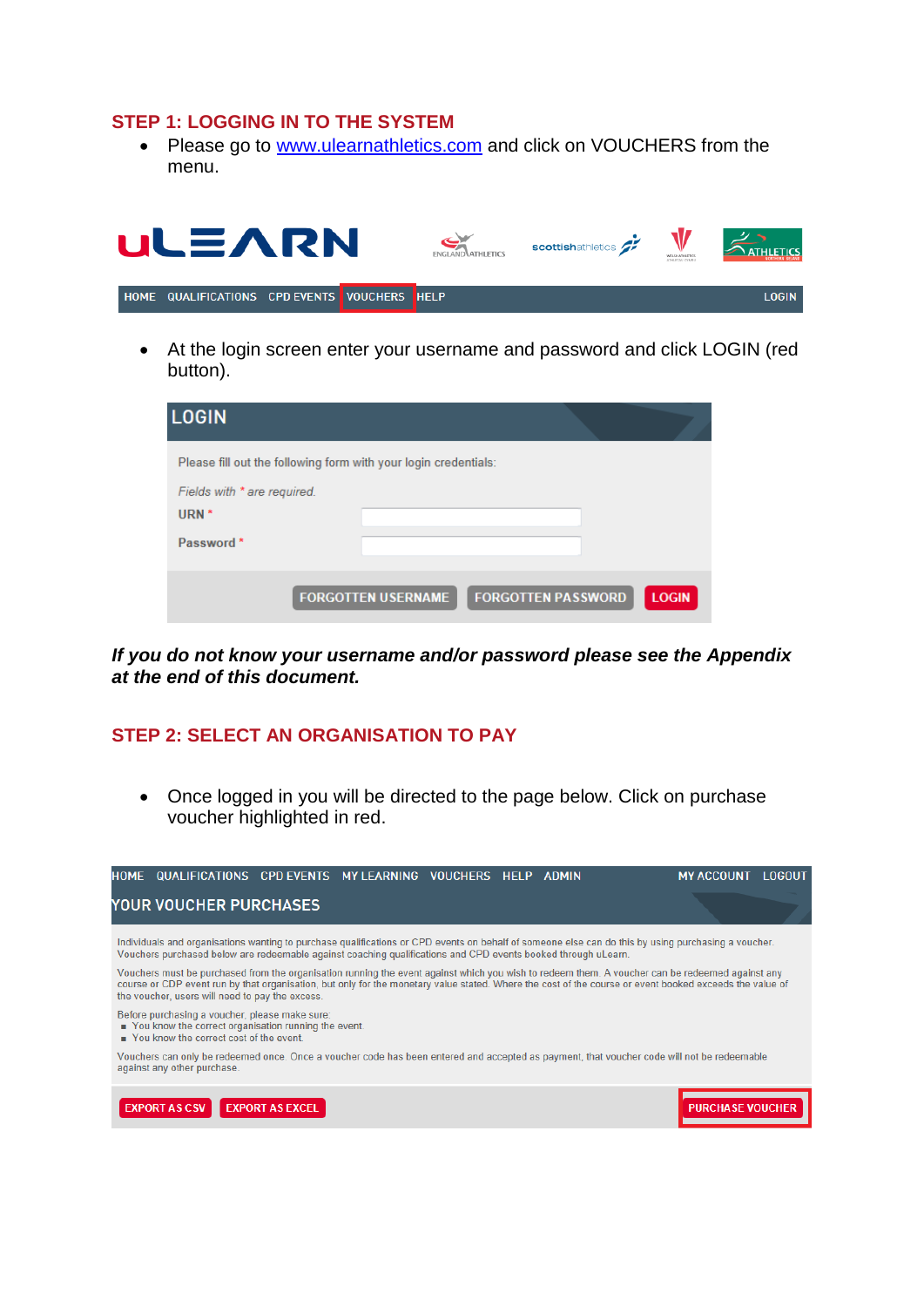*You will now need to select the organisation from which you wish to purchase the voucher. You may have several options here. The following example shows a user who only has one option for England Athletics only.*

• Click on logo of the organisation you wish to purchase a voucher from. This will change the CONTINUE button from grey to red. Click on CONTINUE (red button at bottom right of the screen).

| <b>PURCHASE YOUR VOUCHER</b>                                                                                               |                 |
|----------------------------------------------------------------------------------------------------------------------------|-----------------|
| Please select the organisation running the course you wish to book:                                                        |                 |
|                                                                                                                            |                 |
| Unsure who is running your course? Look for the banner at the top of each page to check this.<br>Click here for more HELP. |                 |
|                                                                                                                            | <b>CONTINUE</b> |

- You have 2 options to pay by Card or Invoice. Selected the option you wish to choose and press the CONTINUE button (bottom right hand corner).
- Please note that some organisations charge extra for processing invoices to cover the cost of administration. If this is the case it is highlighted in the PLEASE NOTE box.

| <b>PURCHASE YOUR VOUCHER</b>                                                                                                                             |                 |
|----------------------------------------------------------------------------------------------------------------------------------------------------------|-----------------|
| I want to pay for this voucher by:                                                                                                                       |                 |
| Credit/Debit Card<br>C Invoice                                                                                                                           |                 |
| PLEASE NOTE: There is a £5 administration charge for processing invoices. To avoid administration costs please pay by card.<br>Click here for more HELP. |                 |
| <b>GO BACK</b>                                                                                                                                           | <b>CONTINUE</b> |
|                                                                                                                                                          |                 |

**If you selected Credit/Debit Card please go to Step 3.**

**If you opted to pay by invoice please go to Step 4.**

# **STEP 3: PAY BY CREDIT/DEBIT CARD**

On this screen you will need to select the **value of each voucher** and the **total number of vouchers** you wish to purchase. To make this process quicker for you the system provides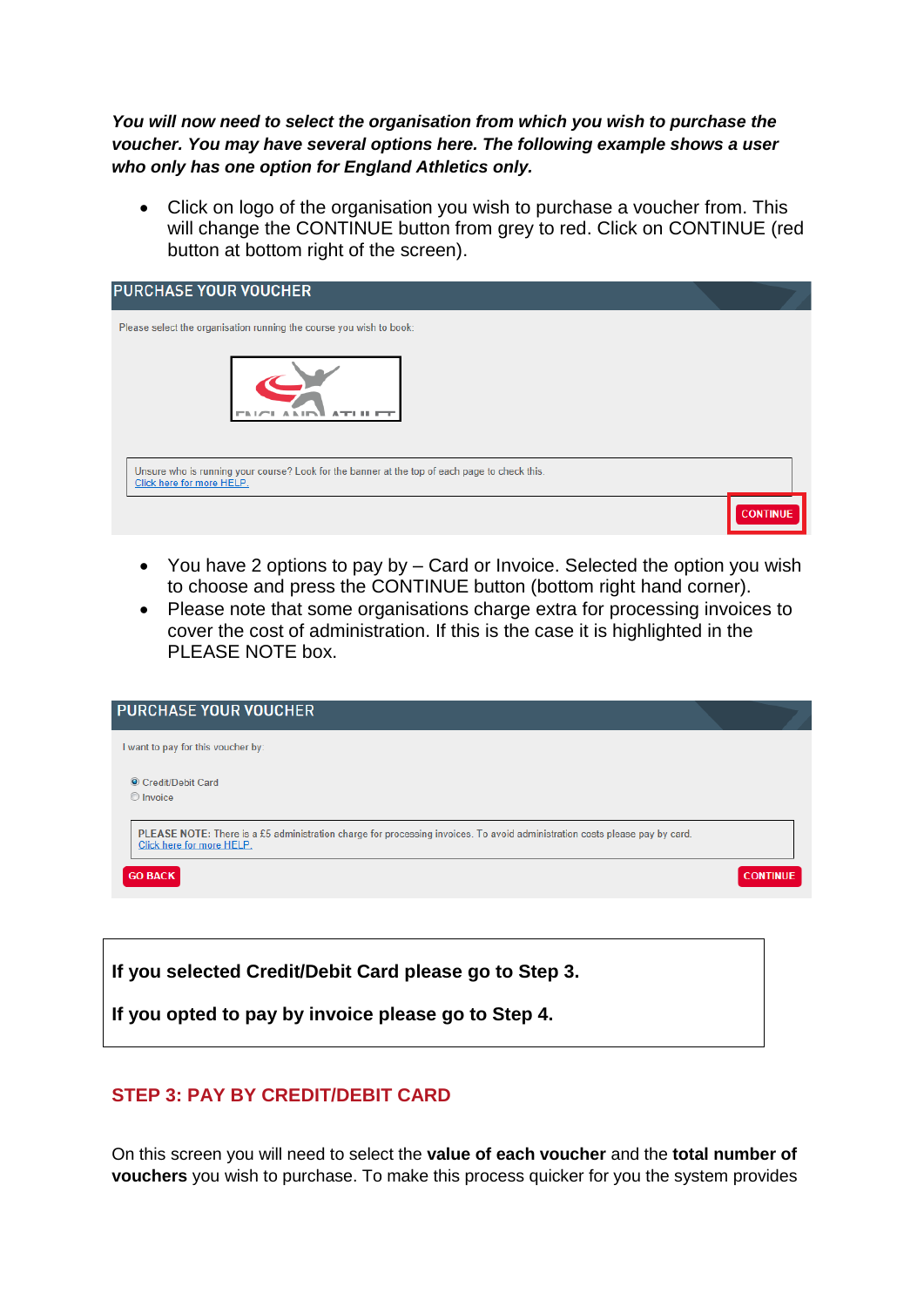several options that default to the current value of Qualification courses or CPD Events run by that organisation.

However, all voucher types are interchangeable so if you wanted you could use a 'Qualification" voucher to pay for a 'CPD Event' as it is the **monetary value** rather than the type of the voucher that is read by the system when the voucher is redeemed.

The following example explains how to purchase a voucher for the Qualification course for Leadership in Running Fitness.

• From the first dropdown titled "Select your voucher type" please select Qualification.

| <b>PURCHASE YOUR VOUCHER</b>                                                                                                                           |         |            |                       |                 |
|--------------------------------------------------------------------------------------------------------------------------------------------------------|---------|------------|-----------------------|-----------------|
| Select your voucher type *<br>Qualification<br>$\overline{\phantom{a}}$<br><b>CPD Event</b><br><b>Qualification</b><br>Voucher<br>$\blacktriangledown$ | Amount* | Quantity * | <b>Total</b><br>£0.00 |                 |
|                                                                                                                                                        |         |            | Card TOTAL: £0.00     |                 |
| <b>GO BACK</b>                                                                                                                                         |         |            |                       | <b>PURCHASE</b> |

• From the second from dropdown titled "Qualification" please select Leadership in Running Fitness or Leadership in Running Fitness (Discounted) if you are from an affiliated club.

| <b>PURCHASE YOUR VOUCHER</b>                                                                                                                           |    |         |                       |                   |                 |
|--------------------------------------------------------------------------------------------------------------------------------------------------------|----|---------|-----------------------|-------------------|-----------------|
| Select your voucher type *<br>Qualification<br>$\blacktriangledown$<br>Qualification<br>Please select a qualification<br>Please select a qualification | ۰. | Amount* | Quantity <sup>*</sup> | Total<br>£0.00    |                 |
| Leadership in Running Fitness<br>Leadership in Running Fitness (Discounted)                                                                            |    |         |                       | Card TOTAL: £0.00 |                 |
| <b>GO BACK</b>                                                                                                                                         |    |         |                       |                   | <b>PURCHASE</b> |

*PLEASE NOTE: If the candidates doesn't enter the clubs affiliation number (URN) when registering the course the candidate will be required to pay the outstanding amount for the course themselves at checkout.*

• If you select the discounted amount a WARNING message will pop up. Click OK if you're happy to proceed. If not, click cancel and change to the Leadership in Running Fitness course.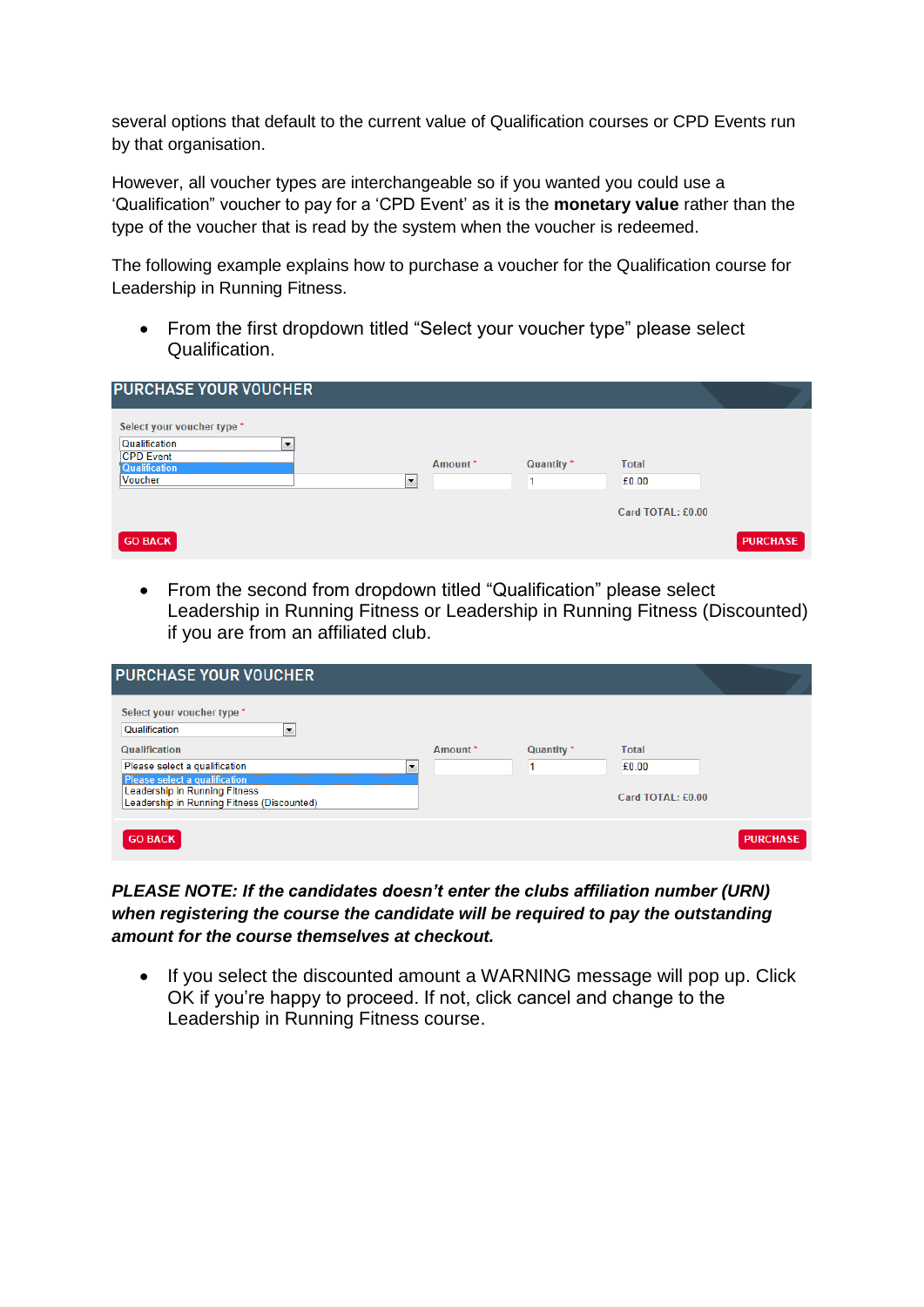

- Enter the number of vouchers you wish to purchase in the Quantity box, highlighted below. The amount to pay by Card will change automatically.
- Click PURCHASE (red button at bottom right of the screen).

| <b>PURCHASE YOUR VOUCHER</b>                                                                                                                                   |                |            |                                                |                 |
|----------------------------------------------------------------------------------------------------------------------------------------------------------------|----------------|------------|------------------------------------------------|-----------------|
| Select your voucher type *<br>Qualification<br>$\blacktriangledown$<br>Qualification<br>Leadership in Running Fitness (Discounted)<br>$\overline{\phantom{a}}$ | Amount*<br>135 | Quantity * | <b>Total</b><br>£135.00<br>Card TOTAL: £135.00 |                 |
| <b>GO BACK</b>                                                                                                                                                 |                |            |                                                | <b>PURCHASE</b> |

- Check you are happy with your order.
- Click CHECKOUT (red button at the bottom right of the screen).
- If not, click AMEND BASKET (red button at the bottom right of the screen).

| <b>YOUR BASKET</b>                                                |                  |                 |                                        |
|-------------------------------------------------------------------|------------------|-----------------|----------------------------------------|
| <b>Description</b>                                                | <b>Unit Cost</b> | <b>Quantity</b> | Cost                                   |
| 1 voucher for Leadership in Running Fitness for England Athletics | £135.00          |                 | Voucher Face Value £135.00             |
|                                                                   |                  |                 | <b>Total £135.00</b>                   |
|                                                                   |                  |                 | <b>AMEND BASKET</b><br><b>CHECKOUT</b> |

- You will be asked to confirm your details and agree to the T&C's. Please tick the box and read the T&C's.
- Click SUBMIT QUERY (red button at the bottom right of the 'CONFIRM YOUR DETAILS box).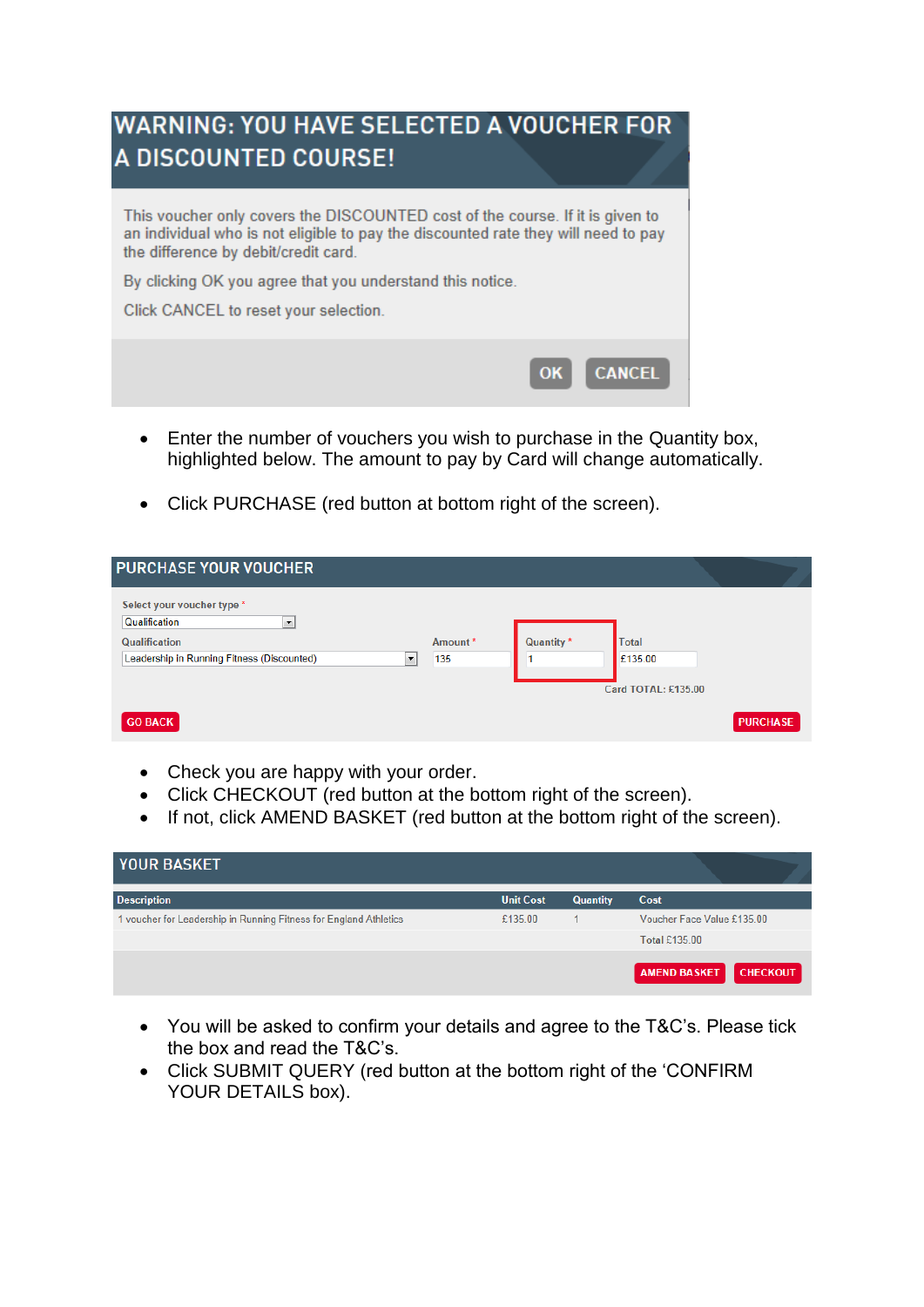| <b>CONFIRM YOUR DETAILS</b>                                                               |                                                                                                                                                                                                                                     | <b>ORDER SUMMARY</b>                                                                                           |
|-------------------------------------------------------------------------------------------|-------------------------------------------------------------------------------------------------------------------------------------------------------------------------------------------------------------------------------------|----------------------------------------------------------------------------------------------------------------|
| <b>Name</b><br>Date of Birth<br><b>Email Address</b><br><b>Telephone</b><br><b>Mobile</b> |                                                                                                                                                                                                                                     | <b>1 VOUCHER FOR LEADERSHIP</b><br>IN RUNNING FITNESS FOR<br><b>ENGLAND ATHLETICS</b><br><b>TOTAL: £135.00</b> |
| Licenced                                                                                  | Yes. Click here to view and print off your licence.                                                                                                                                                                                 |                                                                                                                |
| <b>Address</b>                                                                            | Birmingham Alexander Stadium<br><b>Walsall Road</b><br><b>Birmingham</b><br><b>West Midlands</b><br><b>B42 2BE</b><br><b>United Kingdom</b><br>I agree to the terms and conditions V<br>Click here to view our terms and conditions |                                                                                                                |
|                                                                                           |                                                                                                                                                                                                                                     |                                                                                                                |
|                                                                                           | <b>EDIT DETAILS</b><br><b>SUBMIT QUERY</b>                                                                                                                                                                                          |                                                                                                                |

**By clicking SUMBIT QUERY you will be required to pay online through SAGEPAY.**



# **Select Payment Method**

Please click below to select the type of card you wish to use.



Please only click the cancel button below if you intend to abort this payment process.

- Select the card you would like to pay via by clicking on the logo.
- Enter your card details. Some fields will be prepopulated with the data you provided earlier. If you need to change any of it please do so.
- Click the "Proceed" button (grey button at bottom right of the screen).

*Your card payment will now be processed. You may be asked for your 3D Secure (Verified by Visa or MasterCard SecureCode) password if you enrolled on the scheme with your bank. This is a 'pin code' for the Internet shopping. You should contact your card issuer if you are unsure what this is.*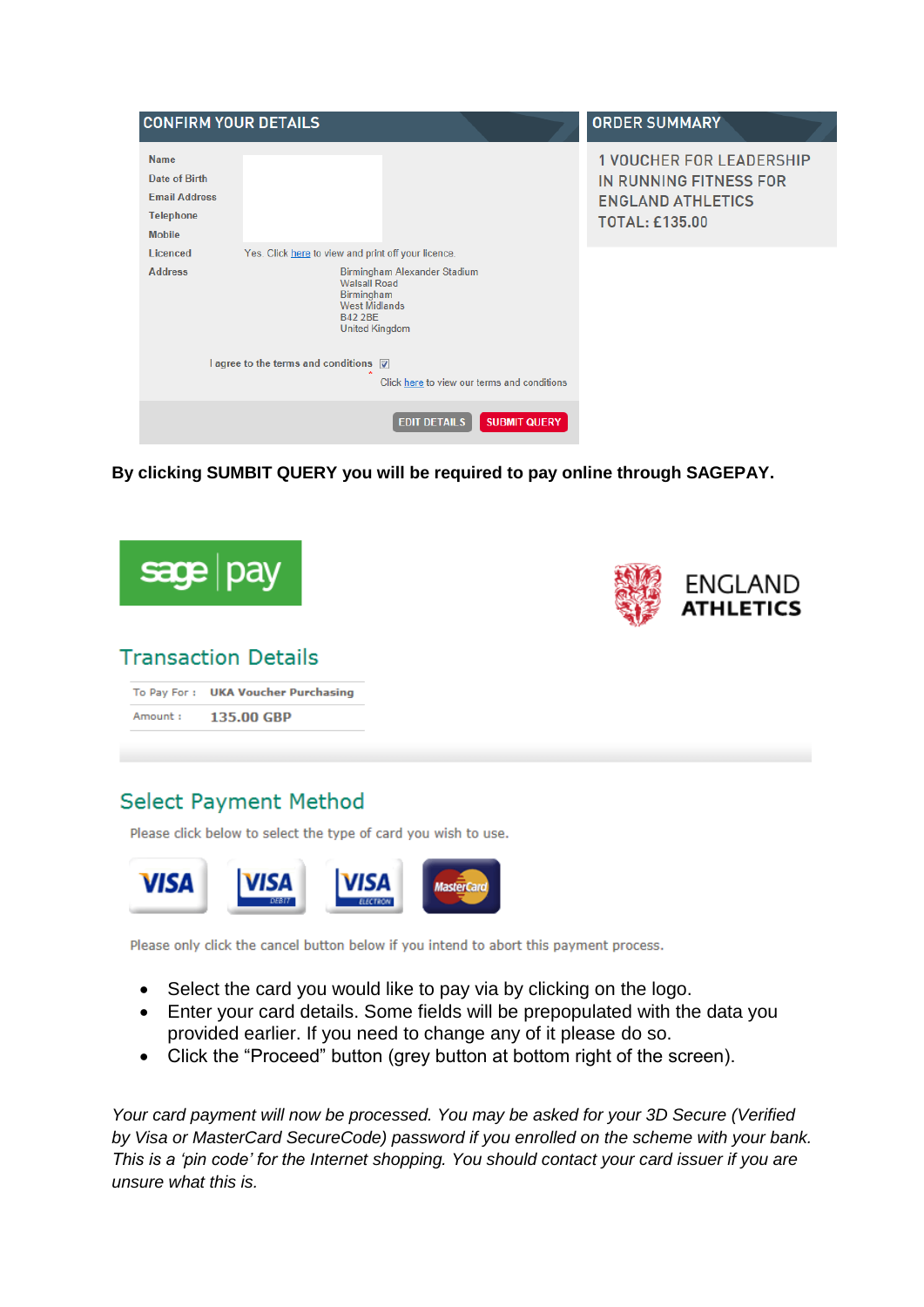# **STEP 4: PAY BY INVOICE**

**Please note that in this example there is a £5 admin fee for processing invoices. This is £5 per invoice, not per voucher so you may wish to purchase a number of vouchers at one time.**

| <b>PURCHASE YOUR VOUCHER</b>                                                                                                                             |                 |
|----------------------------------------------------------------------------------------------------------------------------------------------------------|-----------------|
| I want to pay for this voucher by:                                                                                                                       |                 |
| Credit/Debit Card<br>O Invoice                                                                                                                           |                 |
| PLEASE NOTE: There is a £5 administration charge for processing invoices. To avoid administration costs please pay by card.<br>Click here for more HELP. |                 |
| <b>GO BACK</b>                                                                                                                                           | <b>CONTINUE</b> |

• Click CONTINUE (red button at bottom right of the screen)

On the next screen you will need to select the **value of each voucher** and the **total number of vouchers** you wish to purchase. To make this process quicker for you the system provides several options that default to the current value of Qualification courses or CPD Events run by that organisation.

However, all voucher types are interchangeable so if you wanted you could use a 'Qualification" voucher to pay for a 'CPD Event' as it is the **monetary value** rather than the type of the voucher that is read by the system when the voucher is redeemed.

The following example explains how to purchase a voucher for the Qualification course for Leadership in Running Fitness.

• From the first dropdown titled "Select your voucher type" please select Qualification.

| <b>PURCHASE YOUR VOUCHER</b>                                                                                                 |         |            |                       |                 |  |
|------------------------------------------------------------------------------------------------------------------------------|---------|------------|-----------------------|-----------------|--|
| Select your voucher type *<br>Qualification<br>$\overline{\phantom{a}}$<br><b>CPD Event</b><br>Qualification<br>Voucher<br>▼ | Amount* | Quantity * | <b>Total</b><br>£0.00 |                 |  |
| <b>GO BACK</b>                                                                                                               |         |            | Card TOTAL: £0.00     | <b>PURCHASE</b> |  |

• From the second from dropdown titled "Qualification" please select Leadership in Running Fitness or Leadership in Running Fitness (Discounted) if you are from an affiliated club.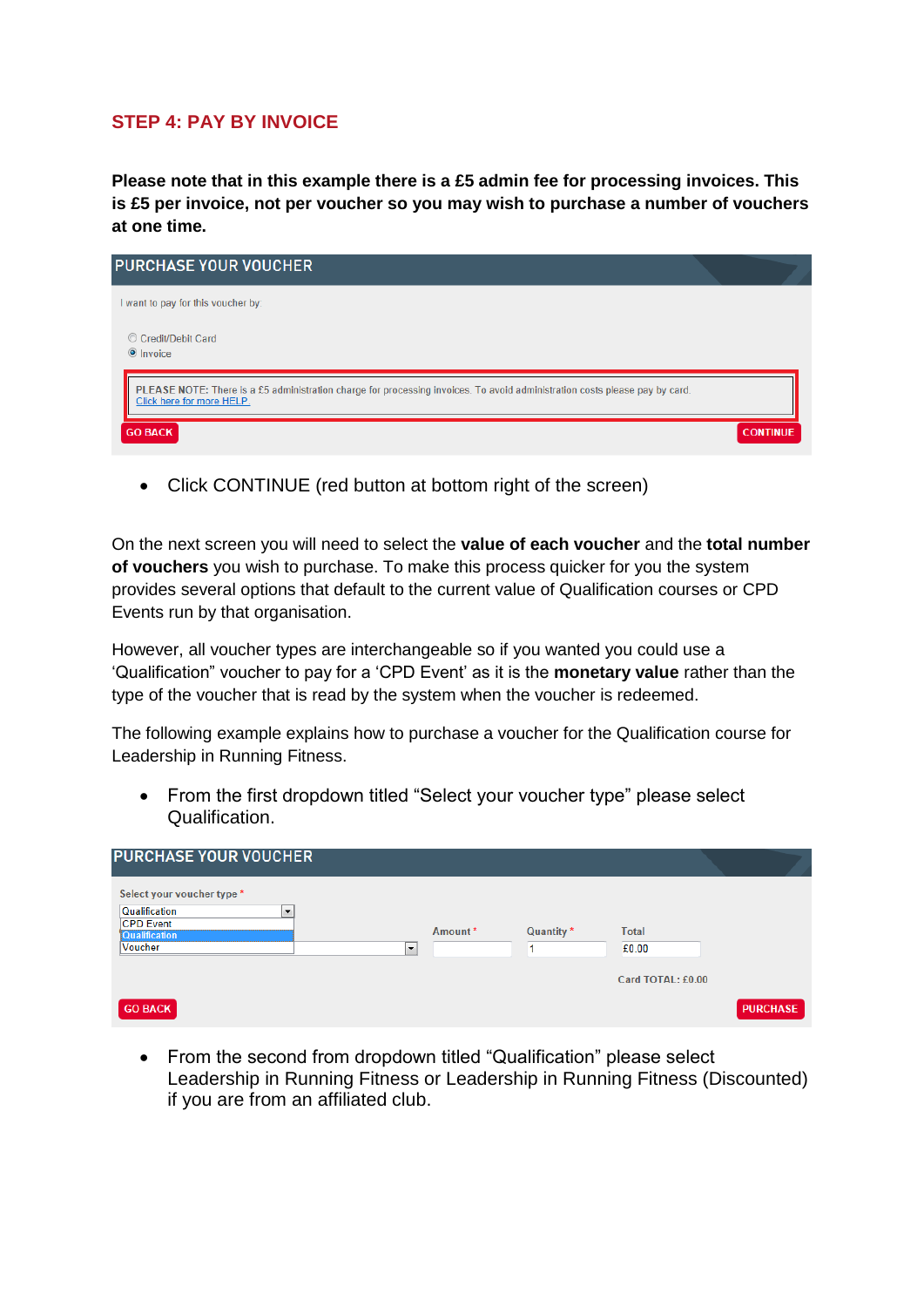| <b>PURCHASE YOUR VOUCHER</b>                                                                                                                  |                          |            |                            |                 |
|-----------------------------------------------------------------------------------------------------------------------------------------------|--------------------------|------------|----------------------------|-----------------|
| Select your voucher type *<br>Qualification<br>۰.<br>Qualification                                                                            | Amount*                  | Quantity * | Total                      |                 |
| Please select a qualification<br>Please select a qualification<br>Leadership in Running Fitness<br>Leadership in Running Fitness (Discounted) | $\overline{\phantom{a}}$ |            | £0.00<br>Card TOTAL: £0.00 |                 |
| <b>GO BACK</b>                                                                                                                                |                          |            |                            | <b>PURCHASE</b> |

*PLEASE NOTE: If the candidates doesn't enter the clubs affiliation number (URN) when registering the course the candidate will be required to pay the outstanding amount for the course themselves at checkout.*

• If you select the discounted amount a WARNING message will pop up. Click OK if you're happy to proceed. If not, click cancel and change to the Leadership in Running Fitness course.

| <b>WARNING: YOU HAVE SELECTED A VOUCHER FOR</b><br>A DISCOUNTED COURSE!                                                                                                                                     |
|-------------------------------------------------------------------------------------------------------------------------------------------------------------------------------------------------------------|
| This voucher only covers the DISCOUNTED cost of the course. If it is given to<br>an individual who is not eligible to pay the discounted rate they will need to pay<br>the difference by debit/credit card. |
| By clicking OK you agree that you understand this notice.                                                                                                                                                   |
| Click CANCEL to reset your selection.                                                                                                                                                                       |
| <b>CANCEL</b><br>OK                                                                                                                                                                                         |

- Enter the number of vouchers you wish to purchase in the Quantity box, highlighted in red below. The amount to pay will change automatically.
- Please note the £5 admin fee is added at source in this example.

| <b>PURCHASE YOUR VOUCHER</b>                                                                                                           |                          |                |                                         |                                                                               |
|----------------------------------------------------------------------------------------------------------------------------------------|--------------------------|----------------|-----------------------------------------|-------------------------------------------------------------------------------|
| Select your voucher type *<br>Qualification<br>$\overline{\phantom{a}}$<br>Qualification<br>Leadership in Running Fitness (Discounted) | $\overline{\phantom{a}}$ | Amount*<br>135 | Quantity <sup>*</sup><br>$\overline{2}$ | <b>Total</b><br>£270.00<br>Paying by Invoice $(+£5)$<br>Invoice TOTAL:£275.00 |

- At the PURCHASE YOUR VOUCHER SCREEN fill in the details.
- Please note the PO number is mandatory. If your club does not issue PO numbers then please enter a reference number for your records.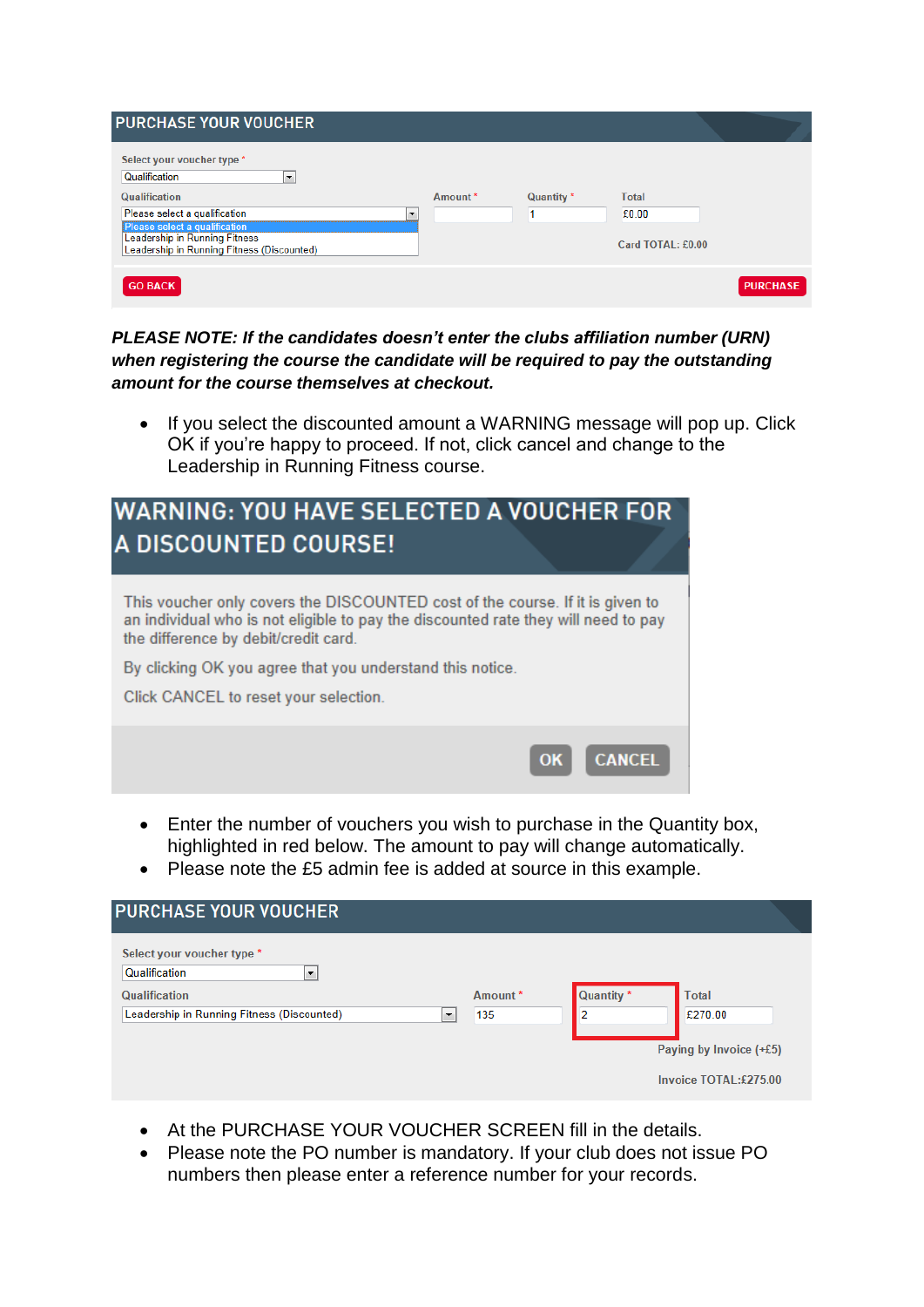| PO Number*                                                                                                          |                                                                                                       |  |  |
|---------------------------------------------------------------------------------------------------------------------|-------------------------------------------------------------------------------------------------------|--|--|
| Invoice Address * - this is the company's registered address for trading purposes which will be used on the Invoice |                                                                                                       |  |  |
|                                                                                                                     |                                                                                                       |  |  |
| Please send me the invoice by<br>Email                                                                              | $\blacktriangledown$                                                                                  |  |  |
|                                                                                                                     | Processing Postal Address - this is the address to which the Invoice should be posted for processing  |  |  |
| Same as Invoice Address                                                                                             |                                                                                                       |  |  |
|                                                                                                                     |                                                                                                       |  |  |
|                                                                                                                     |                                                                                                       |  |  |
|                                                                                                                     | Email Address for Invoice - the email address to which an electronic copy of the Invoice will be sent |  |  |
| Email*                                                                                                              |                                                                                                       |  |  |
| Please retype email *                                                                                               |                                                                                                       |  |  |

- Once you have filled the relevant details in, please click PURCHASE (red button at the bottom right of the page).
- You will be taken to your basket to check you're happy with your order.
- Click CHECKOUT (red button at bottom right of the page).
- If not, click AMEND BASKET (red button at the bottom right of the page).

| <b>YOUR BASKET</b>                                                 |                  |                 |                                        |
|--------------------------------------------------------------------|------------------|-----------------|----------------------------------------|
| <b>Description</b>                                                 | <b>Unit Cost</b> | <b>Quantity</b> | Cost                                   |
| 2 vouchers for Leadership in Running Fitness for England Athletics | £135.00          | <sup>2</sup>    | Voucher Face Value £270.00             |
| <b>Invoice Fee</b>                                                 |                  |                 | £5.00                                  |
|                                                                    |                  |                 | Total £275.00                          |
|                                                                    |                  |                 | <b>AMEND BASKET</b><br><b>CHECKOUT</b> |

 You will be asked to confirm your details and agree to the terms and conditions. Please tick the box and read the T&C's. You can double check your order on the right hand side.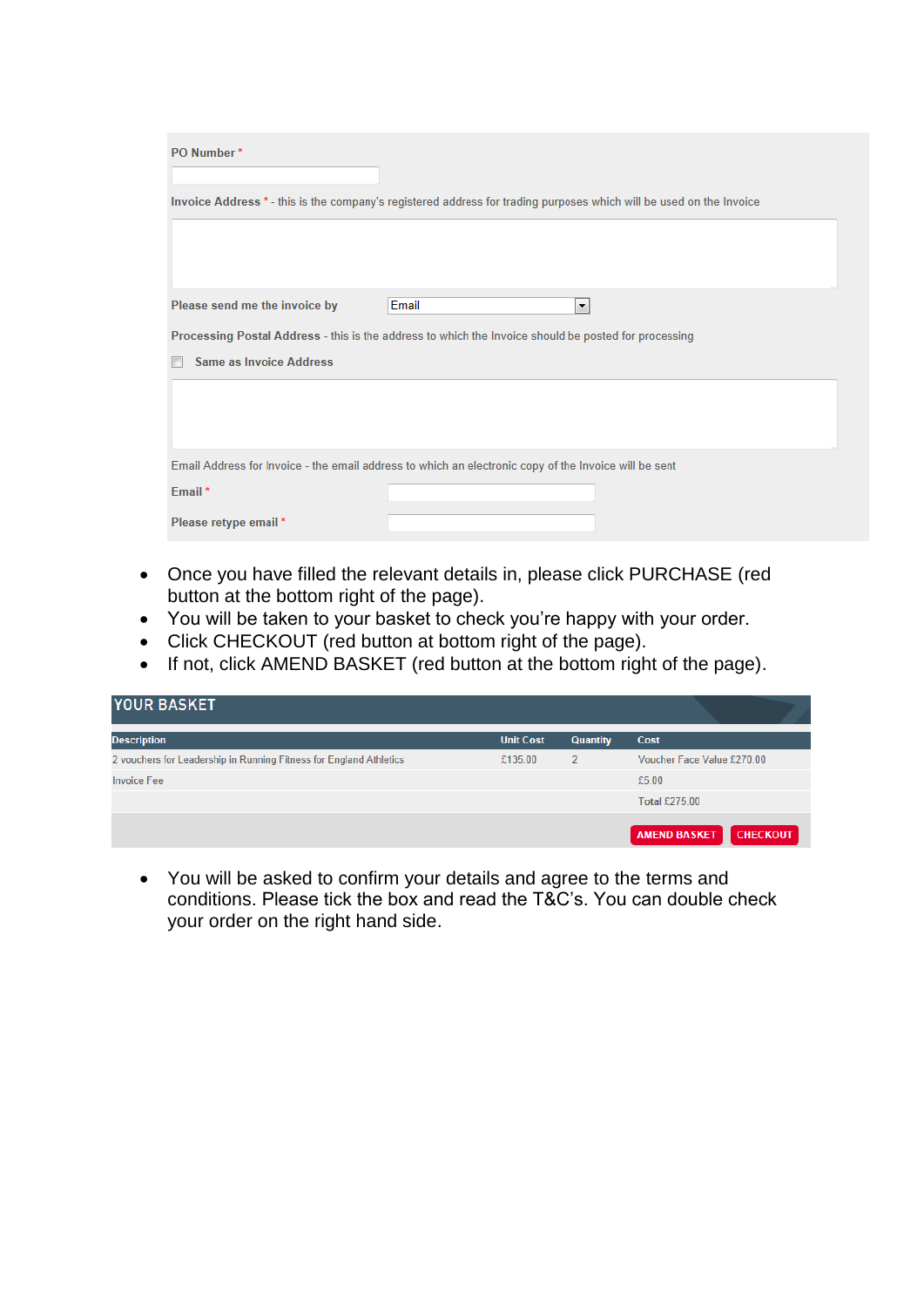|                                                                                                       | <b>CONFIRM YOUR DETAILS</b>                                                                                                                                                                                                              | <b>ORDER SUMMARY</b>                                                                                                                        |
|-------------------------------------------------------------------------------------------------------|------------------------------------------------------------------------------------------------------------------------------------------------------------------------------------------------------------------------------------------|---------------------------------------------------------------------------------------------------------------------------------------------|
| <b>Name</b><br>Date of Birth<br><b>Email Address</b><br><b>Telephone</b><br><b>Mobile</b><br>Licenced | Yes. Click here to view and print off your licence.                                                                                                                                                                                      | <b>2 VOUCHERS FOR LEADERSHIP</b><br>IN RUNNING FITNESS FOR<br><b>ENGLAND ATHLETICS</b><br><b>INVOICE FEE £5.00</b><br><b>TOTAL: £275.00</b> |
| <b>Address</b>                                                                                        | Birmingham Alexander Stadium<br><b>Walsall Road</b><br><b>Birmingham</b><br><b>West Midlands</b><br><b>B42 2BF</b><br><b>United Kingdom</b><br>I agree to the terms and conditions $\Box$<br>Click here to view our terms and conditions |                                                                                                                                             |
|                                                                                                       | <b>EDIT DETAILS</b><br><b>SUBMIT QUERY</b>                                                                                                                                                                                               |                                                                                                                                             |

- Click SUBMIT QUERY (red button at bottom right of the CONFIRM DETAILS box).
- Once you have clicked submit you will be taken to the VOUCHER PURCHASE COMPLETE page.

| <b>VOUCHER PURCHASE COMPLETE</b>                                                                                                                                                                                                                                                                                                                                                                                                                                                                                                                                                               | <b>VOUCHER DETAILS</b>                                                                                                       |
|------------------------------------------------------------------------------------------------------------------------------------------------------------------------------------------------------------------------------------------------------------------------------------------------------------------------------------------------------------------------------------------------------------------------------------------------------------------------------------------------------------------------------------------------------------------------------------------------|------------------------------------------------------------------------------------------------------------------------------|
| Thank you for your purchasing your vouchers.<br>England Athletics will shortly email you an Invoice for £275.00 to the following address:<br>rturford@englandathletics.org.<br>If you require a paper invoice please contact England Athletics and request the finance<br>department.<br>Once your invoice has been paid and the funds have cleared into the England Athletics<br>bank account your voucher code(s) can be viewed in the VOUCHERS section of<br>uLearnAthletics.com. Please note it can take upto 5 working days to process your payment<br>after the funds have been received | LEADERSHIP IN RUNNING<br><b>FITNESS FOR ENGLAND</b><br><b>ATHLETICS</b><br><b>INVOICE FEE £5.00</b><br><b>TOTAL: £275.00</b> |

Click here to view your voucher

- You will be sent an email to confirm your order and voucher codes. The voucher codes can also be viewed by pressing "Click here to view your voucher"
- You will see your codes that have been automatically generated. These are to be given to the candidates and should be used when they book online.
- Once redeemed you will be able to see who has used the voucher code and the date they were redeemed.

**Please note the vouchers can only be redeemed once and for the full value of the individual voucher.**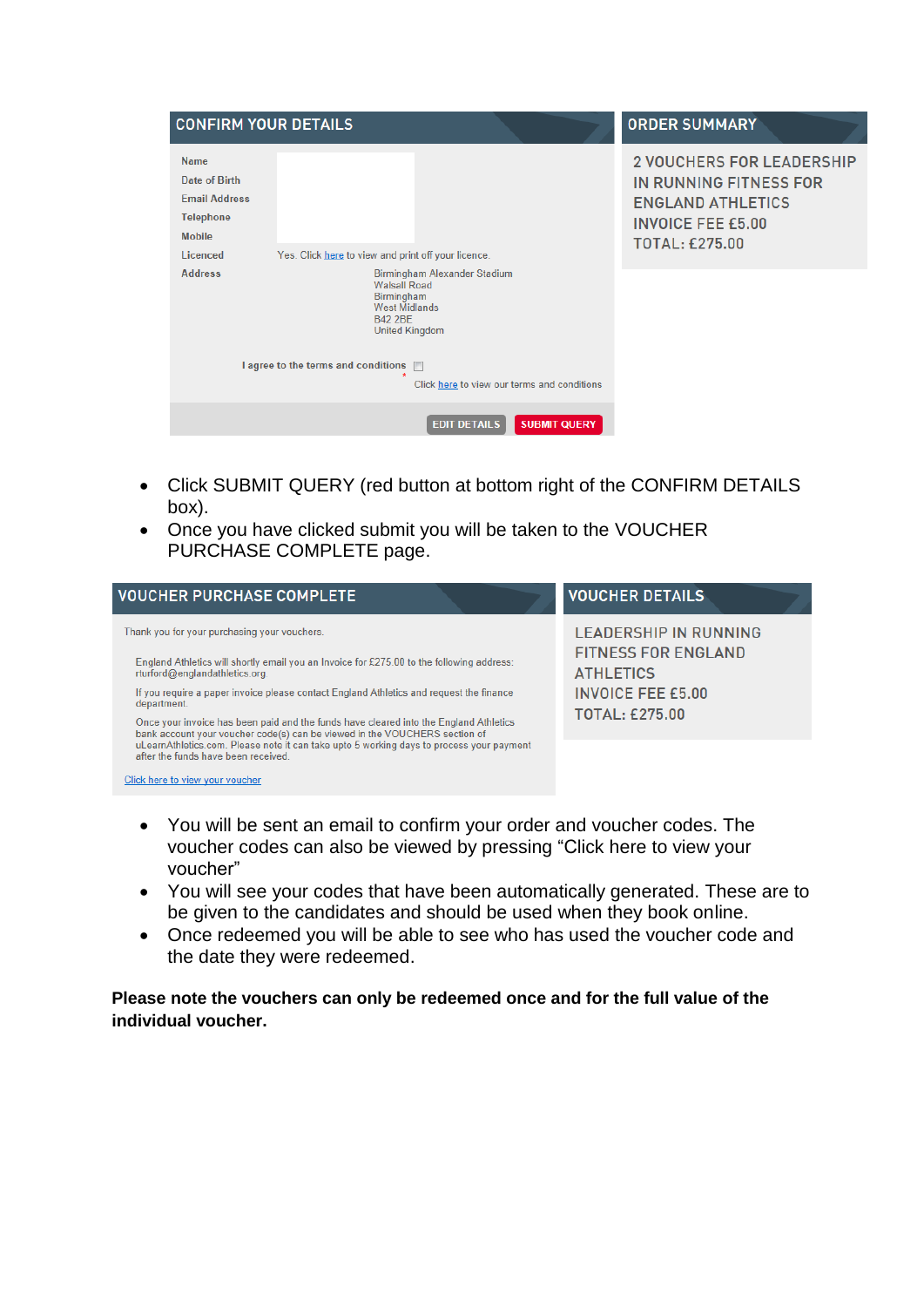| <b>HOME</b>           |                        |               | QUALIFICATIONS CPD EVENTS MY LEARNING               | <b>VOUCHERS HELP ADMIN</b> | <b>LOGOUT</b><br><b>MY ACCOUNT</b> |
|-----------------------|------------------------|---------------|-----------------------------------------------------|----------------------------|------------------------------------|
|                       |                        |               | LEADERSHIP IN RUNNING FITNESS FOR ENGLAND ATHLETICS |                            |                                    |
| <b>Date Purchased</b> | <b>Value</b>           | Code          | <b>Purchased By</b>                                 | <b>Redeemed By</b>         | <b>Redemption Date</b>             |
| 9th Feb 2015          | £135.00                | <b>GPIKVP</b> |                                                     | N/A                        | N/A                                |
| 9th Feb 2015          | £135.00                | <b>AFPACP</b> |                                                     | N/A                        | N/A                                |
| <b>EXPORT AS CSV</b>  | <b>EXPORT AS EXCEL</b> |               |                                                     |                            |                                    |
|                       |                        |               |                                                     |                            |                                    |

- England Athletics will then raise an invoice to your club or organisation for the amount stated on the email.
- If you're voucher codes have not been released immediately, you will need to contact the organisation from which you purchased the vouchers by telephone or email.

**England Athletics: 0121 347 6543**

# **British Athletics: learn@britishathletics.org.uk**

# **VIDEO HELP**

A video explaining how to purchase vouchers is available under the HELP section of uLearnAthletics.com. Look for the link under the SECTIONS box on the right hand side of the page that directs you to the following url:

<http://www.ulearnathletics.com/site/page?id=help#vouchers>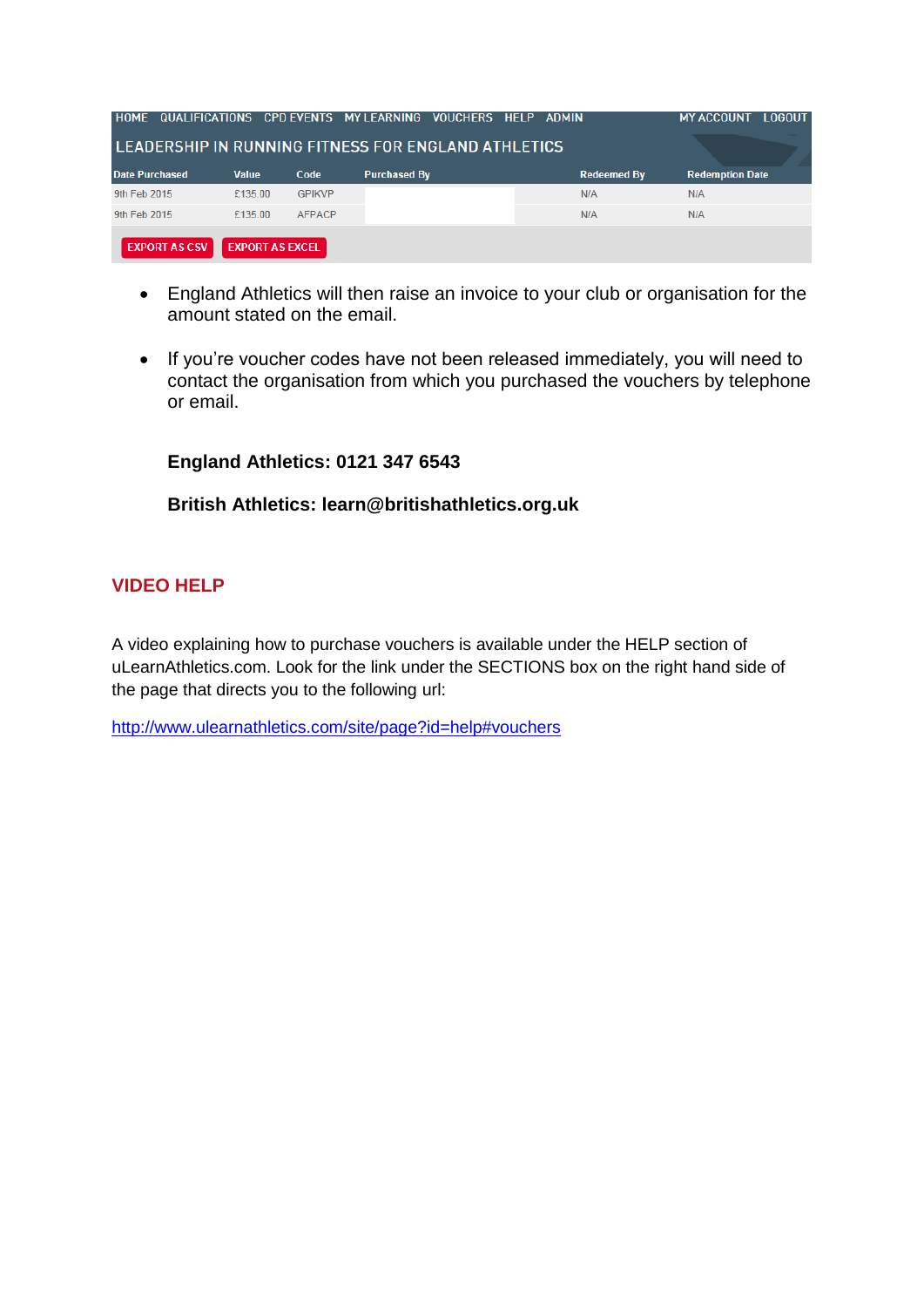# **APPENDIX**

# **HOW TO FIND YOUR USERNAME AND PASSWORD FOR ULEARNATHLETICS.COM**

# **Step 1a: Find your username online**

- Click FORGOTTEN USERNAME (grey button at bottom of Login box)
- Fill in your details: First Name, Last Name, Date of Birth and click SEND (red button on right of page, which is not shown in the image below).

| <b>FORGOT USERNAME</b>                                                      |                                                                                     |  |  |
|-----------------------------------------------------------------------------|-------------------------------------------------------------------------------------|--|--|
| Fields with * are required.<br>First Name*<br>Last Name*<br>Date of Birth * | If you have forgotten your username please complete the following information:<br>▣ |  |  |
|                                                                             |                                                                                     |  |  |

- Now fill in your Post Code and click SEND (red button on the right of page)
- If all your details EXACTLY match those in our database then your username will be displayed.

**If you found your username please go to Step 1c.**

**If this did not work please go to Step 1b**. Your details may be incorrect on our database.

# **Step 1b: Call your Home Country to find out your username**

 Call the phone number of the organisation running the course you wish to book. Below is a list of organisations that currently take bookings through uLearnAthletics.com.

# **England Athletics: 0121 347 6543**

- Ask them to find your Unique Reference Number or "URN". This number will be your username. Write this down and keep it safe.
- Ask them to check the email address associated with your account. This needs to be correct to receive your password.